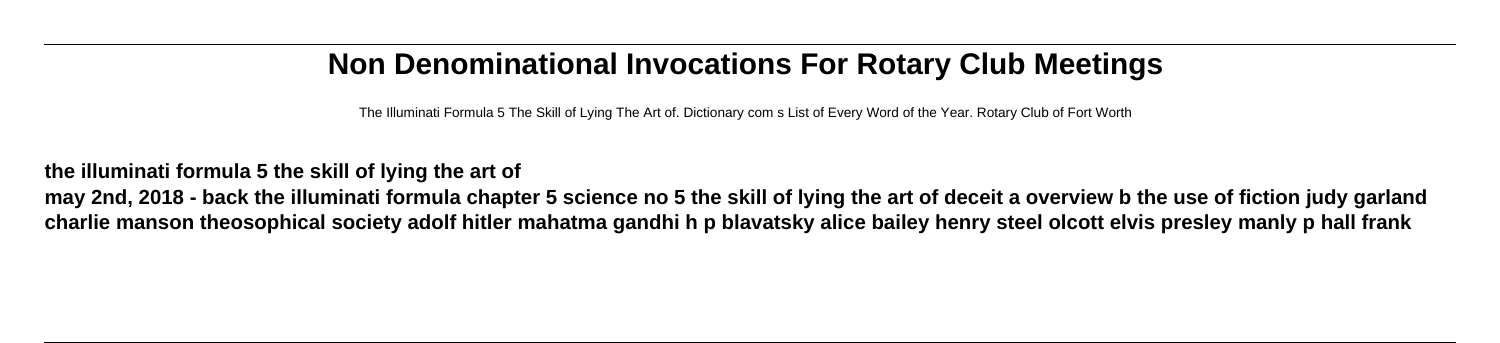## **baum**''**DICTIONARY COM S LIST OF EVERY WORD OF THE YEAR**

NOVEMBER 28TH, 2017 - A LIST OF EVERY WORD OF THE YEAR SELECTION RELEASED BY DICTIONARY COM DICTIONARY COM S FIRST WORD OF THE YEAR WAS CHOSEN IN 2010'

'**Rotary Club of Fort Worth**

May 6th, 2018 - Sunday May 20 from 4 7pm Join in the fun for our annual club golf tournament and social Proceeds from the tournament benefit the projects of the Rotary Club of Fort Worth including furnishing homes for vete

transitioning out of homelessness purchasing reading equipment and books for children at Walton Elelmentary School and more<sub>11</sub>